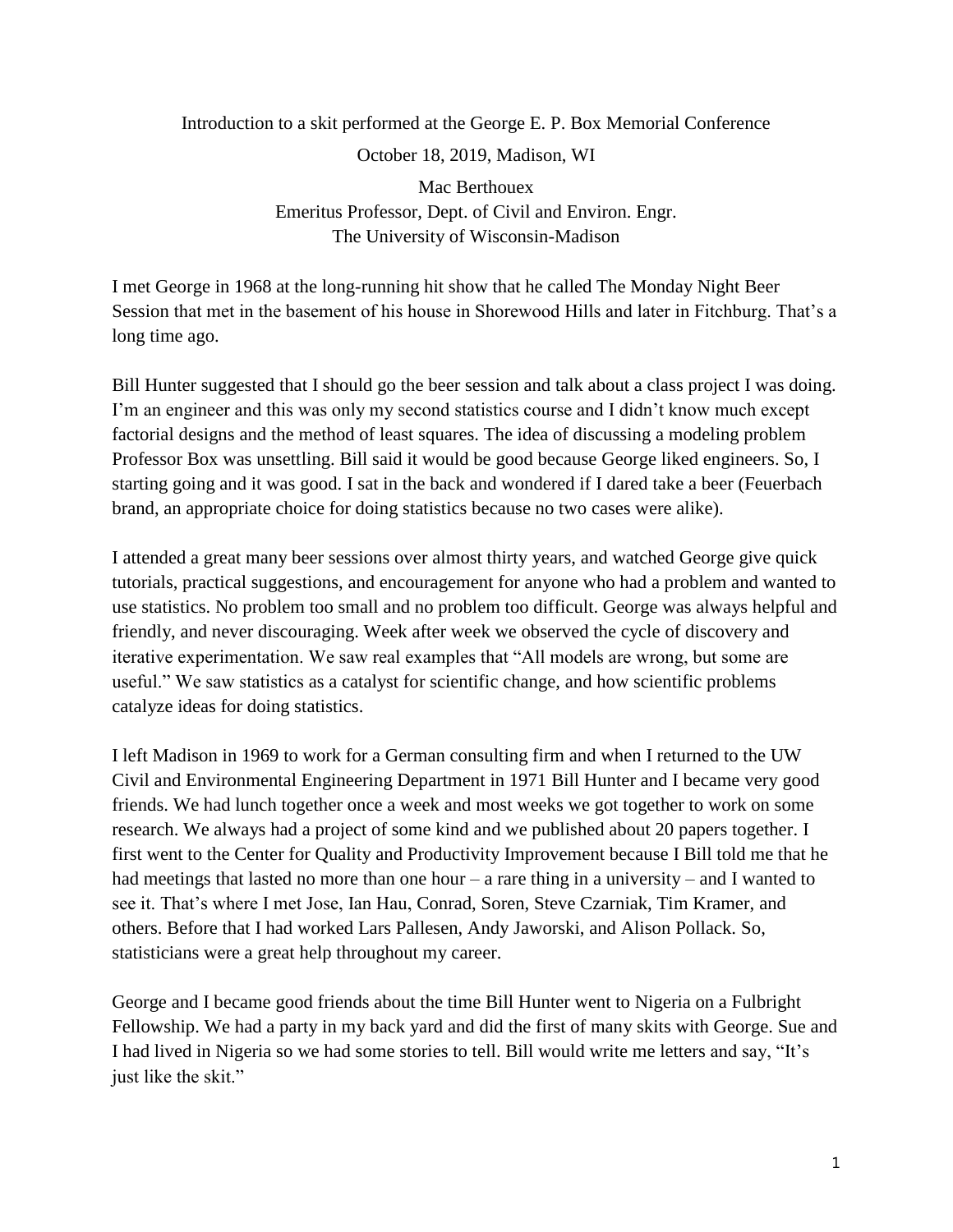So, I knew that George liked skits and we did many together over the years. He liked students that were good at doing skits and he thought working with them would be fun.

The last skit I did with George was on his birthday October 19, 2012. It was with Brian Joiner and Stu Hunter. This was a "boy's night in". For years George and I had a night out twice a month. This was the Potato Club because we started at a pub on the beltline that had a special of roast pork with potatoes and gravy – and Leinenkugel red beer.

I memory of this we will do a short skit.

I should explain why there are jokes about sociologists. A statistician once said to me at a party, "I think I know you – you're a sociologist aren't you". I said I was an engineer. Shortly after this I met a real sociologist – I asked what kind of work he did. The answer was *number crunching.* I told this to Bill Hunter and he said, "Sociologists are well known for using an ax to hack their way through an open door." That is how sociologists were introduced to our skits.

## **INTERVIEWS FOR A NEW DIRECTOR OF THE CQPI**

The University of Wisconsin interviewed applicants for Director of the Center for Quality and Productivity Improvement. Transcripts of interviews with some of the losing candidates have been discovered by our Freedom of Information Act request.

Some applicants did not understand that the work of the Center used statistics, but each had some idea what quality and productivity meant.

## **CANDIDATE 1**

- Q You are a Computer Scientist.
- I believe you were in the military.
- A. Yes, the Army.
- Q. How long were you in the Army?
- A. Five foot eleven.
- Q Computer Science seems a good background for our job. "If you boarded an airliner and discovered that your team of programmers had been responsible for the flight control software, would you feel safe?"
- A. Yes. With my team's software, the plane is unlikely to even taxi as far as the runway, let alone take off.
- Q. I hope you're kidding.
- A. I am. Our programs work flawlessly if our instructions are obeyed.
- Q How would you respond to these quality improvement situations if they were reported to your team?
- Q Left main inside tire almost needs replacement.
- A Easy. Almost replaced left inside tire.
- Q Something loose in cockpit.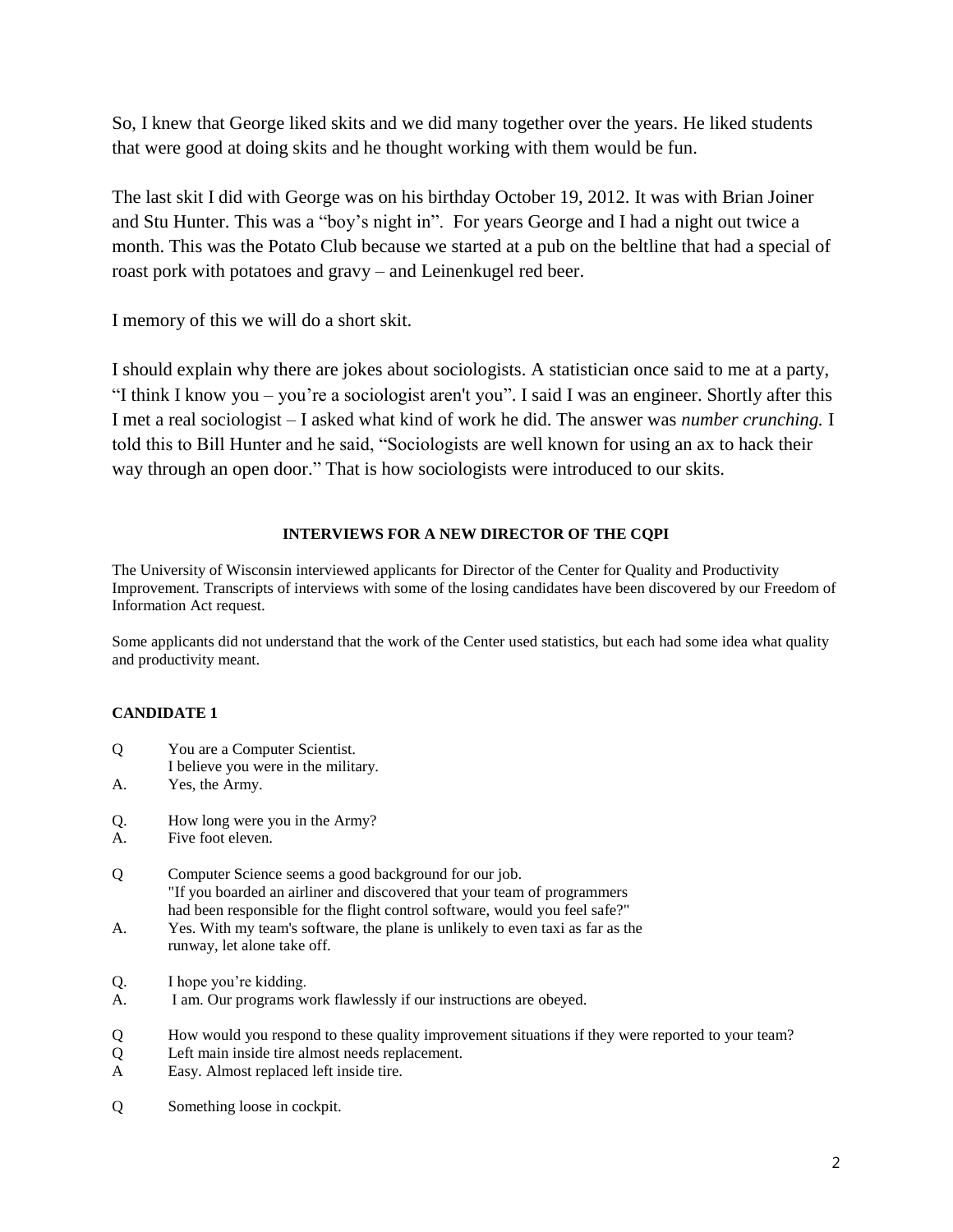- A Something tightened in the cockpit.,
- Q Evidence of leak on right main landing gear.
- A Evidence removed.
- Q. We are unfamiliar with that approach to problem solving. What are your management principles?
- A. I have five basic principles:

1. A complex system that does not work is invariably found to have evolved from a simpler system that worked perfectly.

- 2. Whatever happens, behave as though you meant it to happen.
- 3. When you get to the point where you really understand a thing, it's probably obsolete.
- 4. For every action, there is an equal and opposite malfunction.
- 5. To err is human. To blame a computer for the mistakes is even more human.
- 6. The number one cause of poor solutions is bad problems.
- Q. But that wasn't five principles. It was six.
- A. Was it? Oh, well, to err is human.
- Q How about fund raising.<br>A. My fund-raising slogan i
- My fund-raising slogan is "I have upped my pledge. Up Yours!"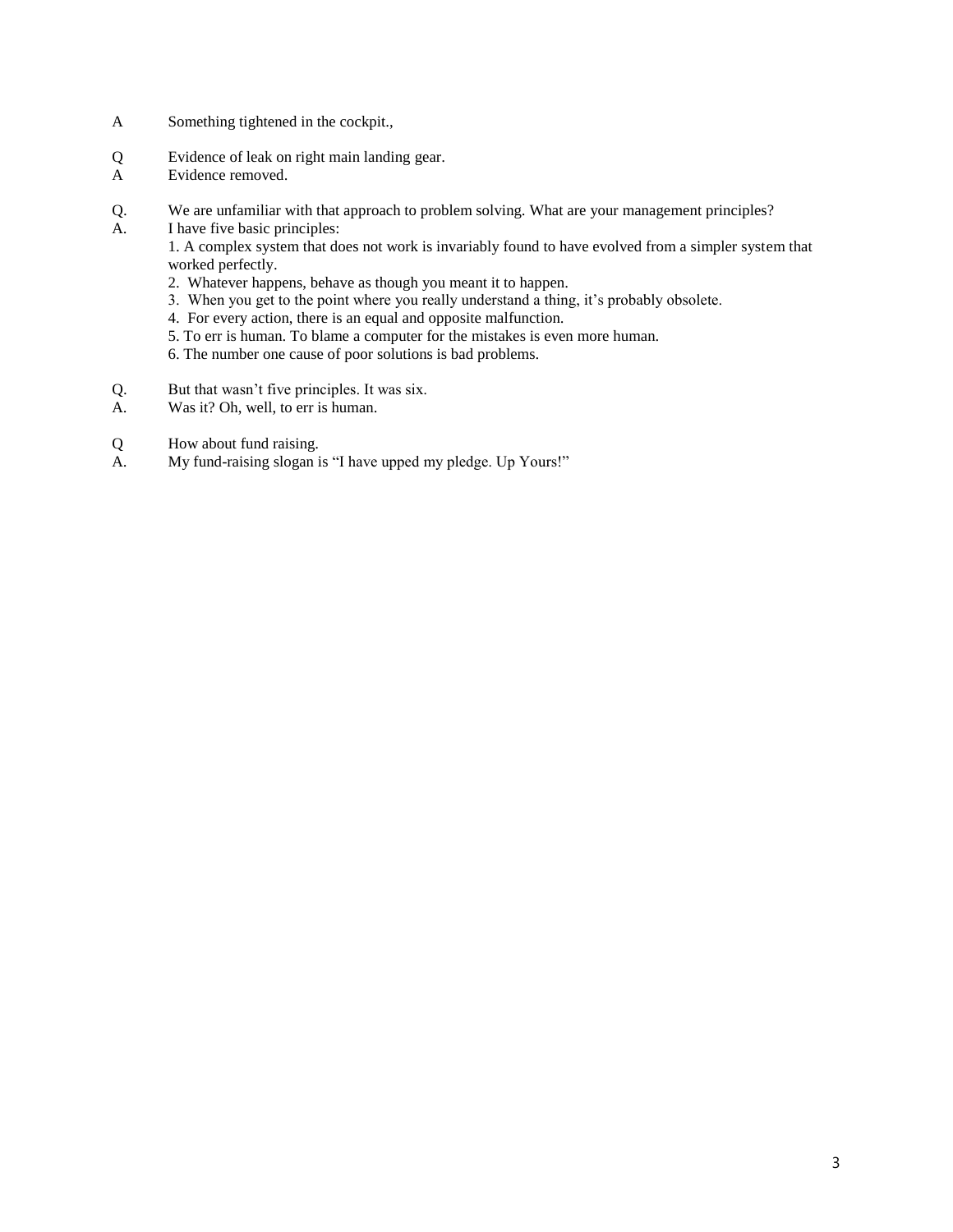### **CANDIDATE 2**

- Q Please come in and tell us about yourself.
- A I'll sit at the head of the table.
- Q But it's a round table.
- A Where I sit will be the head.
- Q. We're not sure what kind of work you do but we have some statements from your job evaluations at The \ University of mmmm.
	- Please don't comment until I have finished reading the list.
	- (1) His staff would follow him anywhere, but only out of morbid curiosity.
	- (2) He sets low personal standards and consistently fails to achieve them.
	- (3) This employee should go far, and the sooner he starts, the better.
	- (4) He certainly takes a long time to make his pointless.
	- (5) He brings a lot of joy whenever he leaves the room.

(6) If you see two people talking and one looks bored, he's the other one. Any comment

- A. I'm pleased that my colleagues paid any attention to what I was doing.
- Q Aside from seating arrangements, you seem pretty easy going to be a director of anything. Quickly give us your philosophy of management.
- A Have a Plaster man!
- Q What? Oh you mean master plan.
- A That's what I said. Have a Plaster man! Flo with the go. Hollow your farts Have some soap in your hole
- Q Thank you very much. Ask the next candidate to come in.

#### **CANDIDATE 3**

- Q Your application say that you are a number crunching sociologist. Do you think a sociologist would be a good director of the Center?
- A Maybe. It could possibly work.
- Q Are you always so indecisive.
- A. I used to be. Now I'm not so sure.
- Q You must be very good with numbers. Is that correct?
- A It can be difficult. I went into a bar that had a The sign said *Happy Hour – All you can drink for \$5*. I ordered \$10 worth.
- Q If you can get 50% off, or two for one, which is better?
- A I have always liked big discounts.
- Q Let's try arithmetic. What is seven times six?"
- A Sixty-one.
- Q I think it is sixty-nine.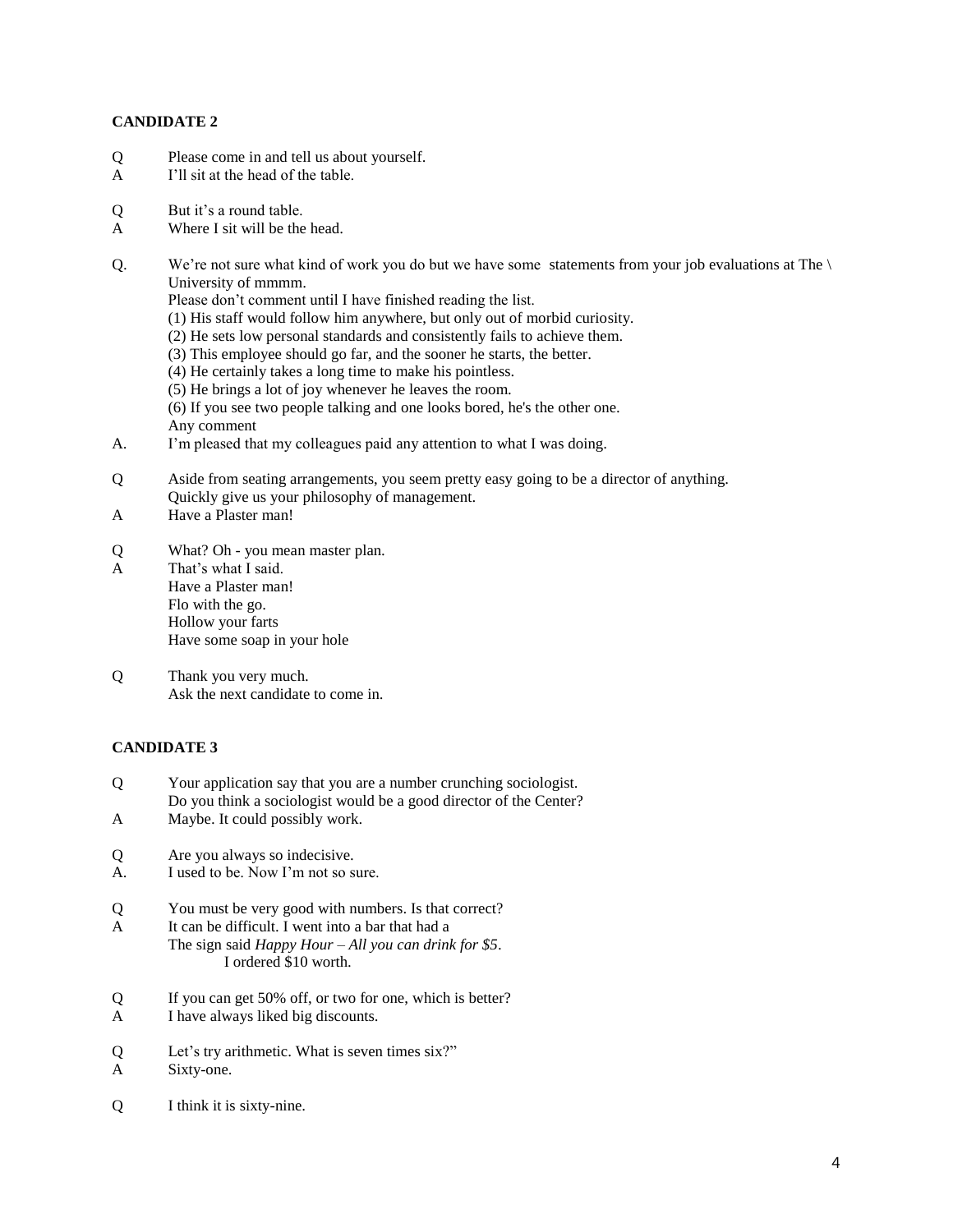A Come on, it can't be both. It must be one or the other.

crunch it and write reports.

Q I suppose you can hire someone to do your calculations. You are the President of the American Sociology Statistics committee. A Right – ASS – if you like acronyms. ASS collects data voraciously, stores it in waterproof, fire-proof boxes, and waits for opportunities to

The organizing principle of ASS is based on some of this research: *There are two types of people: Those who divide people into two types, and those who don't*.

- Q It's an interesting name. Tell me how it was selected.
- A First we tried the Sociologist Statistical Association SSA. But it is unpronounceable Sssss Ahhh. J Just does work.

Then we wanted Statistical Association for Sociology – SAS. Easy to say – strong – memorable. But it was already taken by some second-rate outfit.

- Q Second rate? Is that fair? I thought they were very good.
- A They do have bigger computers than we have. But they don't know a damn thing about sociology.
- Q So you got to ASS. Same three letters for the acronym.
- A Yes. And when pronounced correctly it has a very pleasant sound. We use the British pronunciation – with the short A - Ahhhh SS.
- Q Classy. Most people wouldn't say it that way.
- A Classy is right. I want to put it on my license plate. The people who award the special plates didn't like it. They thought it might offend some people;
- Q Did they?
- A I can't imagine why the name of a scientific statistical organization would be offensive.
- Q It seems someone here is lacking imagination.
- A That brings up another problem. A license plate needs to have 6 characters I needed 3 more to go with ASS.
- Q Did you try SMT
- A Yes, but many non-scientists weren't smart enough to get it.
- Q In that case, I suggest you try DMB DMB ASS.
- A Good idea Data Management ?- whaaat What's the B for"
- Q It's awkward to explain. Let's just say you needed three more letters and A was already taken. Tell about some other research projects
- A We studied stations. A bus station is where a bus stops. A train station is where a train stops. Why did the Dean give me a work station for my desk?
- Q Any other research we might find interesting?
- A These are a few. Does teen pregnancy drop off after the age of 25?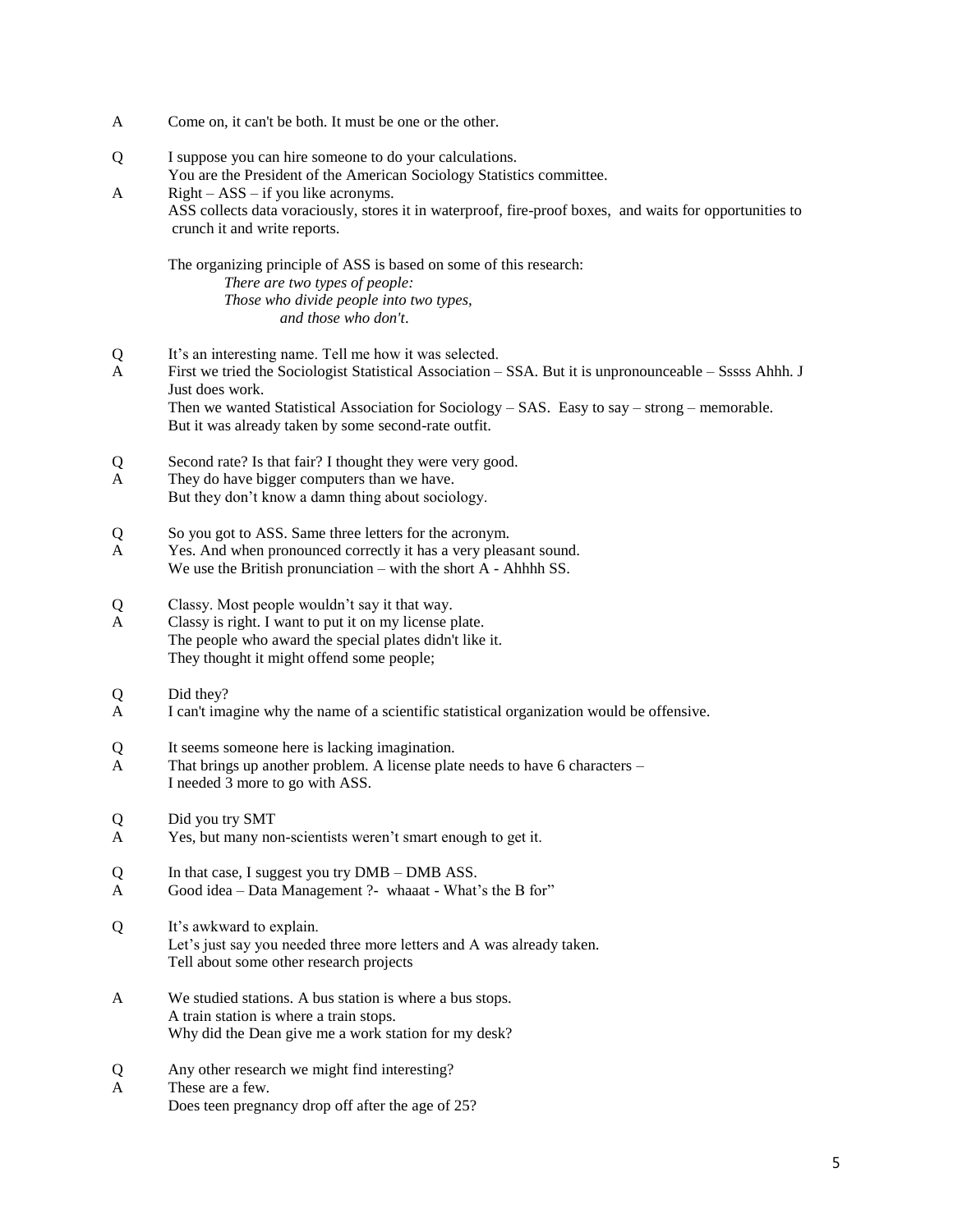If a deaf child signs swear words, and his mother washes his hands with soap, will the swearing stop? What if there were no hypothetical questions? Do infants enjoy infancy as much as adults enjoy adultery? If you try to fail, and succeed, which have you done?

- Q Those sound almost data free. Tell us about a study where you had data.
- A We studied horses, trying to discover what made them different. Many observations and measurements were made.
- Q How many horses were in your study?
- A Two.
- Q That is an unusual sample size. But I suppose you sociologists have your special methods. What did you learn?
- A The white horse was smaller than the black horse.
- Q Thanks for your time. You are excused. It is true that 99% of sociologists give the rest a bad name.

#### **CANDIDATE 4**

| O. | You are the second sociologist we have interviewed.   |  |
|----|-------------------------------------------------------|--|
|    | We are surprised your profession has such an interest |  |
|    | in quality and productivity improvement.              |  |
|    | Do you know about ASS?                                |  |

- A Oh, yes. Very good organization. When I worked for them ASS polled one million people in the state of Vermont to discover what Americans see as the greatest threats to the American way of life.
- Q I believe you asked the Statistical Consulting Lab to help with data analysis.
- A They said the problem was too difficult because Vermont has only 630,000 citizens. Our reply was, "Yes, of course it's difficult. But we wanted one million respondents to the questionnaire. Questioning people all over the United States would be even more difficult. The organization has a very small budget for travel, telephone, and postage. And tiny little computers for email and texting. *The ASS motto is "We do a little with a little*."
- Q What were the Poll results? What are the greatest threats, according to this latest ASS poll? It must have been something big, like Ebola or Zika virus, rising ocean levels, Chinese tariffs. Or – toxic blue-green algae in Lake Mendota, or red tide in Florida How about Brexit? Or bio-geo-neuro-chemo-things. .
- A The biggest threat is the metric system! People are afraid the centimeters are coming.
- Q Ooooooh the centimeters How about those other metrics – the liter, meter and peter?
- A What's the peter?
- Q Hush hush. That's for undercover work
- Q A bottle of wine has always been 750 milliliters. What is going to be now?
- A 750 cubic centimeters it's the centimeters again. I'm worried about painting. One pint of paint will cover 100 square feet.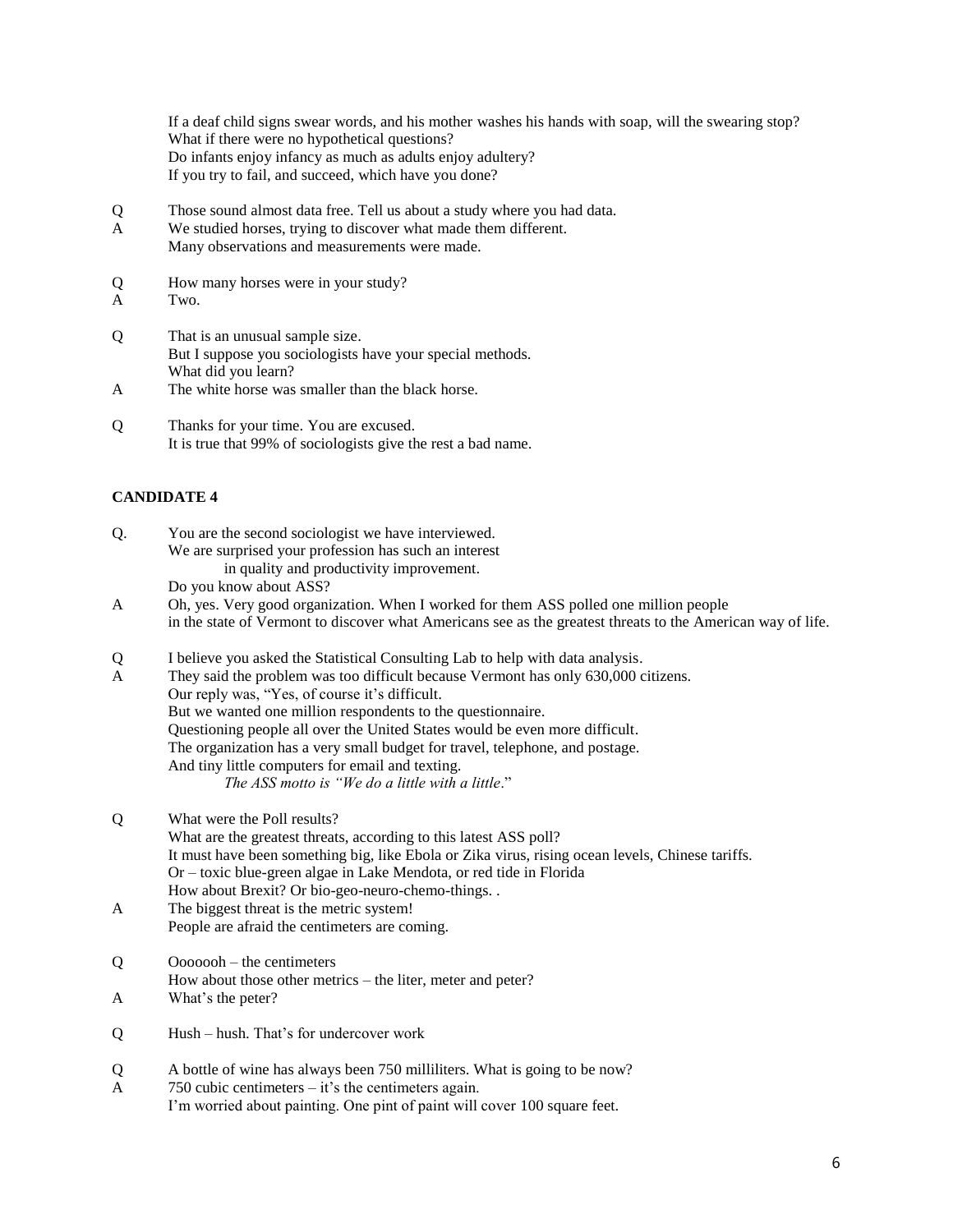|        | I need to paint 100 sq. ft but there will be no more pints of paint.                                                                                                                                                                                                     |
|--------|--------------------------------------------------------------------------------------------------------------------------------------------------------------------------------------------------------------------------------------------------------------------------|
| Q      | Do you agree that our U.S. system of measures is more interesting.<br>Pounds and bushels and pecks.<br>Furlongs, chains, rods, feet and miles.<br>Gallons and 2 cups make a pint.<br>Square feet, acres and acre-feet                                                    |
| A      | I do.                                                                                                                                                                                                                                                                    |
| Q      | How do you like these units<br>365 days of drinking low calories beer is one light year<br>One million microphones is a megaphone - Opps – that's metric<br>453.6 Graham crackers is one pound cake                                                                      |
| A      | Best we ask some statisticians. They know all about errors in metrics.<br>And centimeters are going to be a big error.                                                                                                                                                   |
| Q<br>A | Is PI part of the metric system that you dislike so much?<br>Not sure. Whatever. It should be changed to something more simple.<br>Something like PI equals 3.0.<br>It was good enough for the Babylonians.<br>And let's do away with negative numbers at the same time. |
| Q      | 3.0 was OK for a while.<br>Then 2000 years later, Archimedes said it should be larger.                                                                                                                                                                                   |
| A      | Do you know that the roundest knight at King Arthur's round table<br>was Sir Cumference. He got round from too much pi.                                                                                                                                                  |
| Q<br>A | March is PI month – and March 14 is PI day<br>So, let's make PI equal March 14. Simple – pi is 3.14.<br>That should be close enough.<br>And 3/14 is Einstein's birthday.                                                                                                 |
| Q<br>A | That makes June $28 - \text{that's } 6.28 - \text{two-PI day.}$<br>I wish we could have 3-PI day.                                                                                                                                                                        |
| Q      | Well, sure, we can do something more special.<br>In 1897, the State of Indiana Legislature, by a vote of 67-0, PI equal to 3.2.                                                                                                                                          |
|        | That's great. George's birthday is Oct. 18 or 10.18.<br>Divide 10.18 by $PI = 3.2$ and you get 3.2.<br>So today is $3.2$ times $3.2$ day $-$ PI-squared day.                                                                                                             |
|        | In memory of George Edward Pelham Box,<br>we declare October 18 to be, forevermore, PI-SQUARED DAY                                                                                                                                                                       |

And that, as they say folks, is part of the story of how the University of Wisconsin maintains the very high quality of its administrative staff.

#### **PERSONALITY TEST**

This is a simple test that will identify your role model in the list below:<br>1. Albert Einstein

- 1. Albert Einstein<br>2. Oprah Winfrey
- 2. Oprah Winfrey<br>3. Dalai Lama
- Dalai Lama